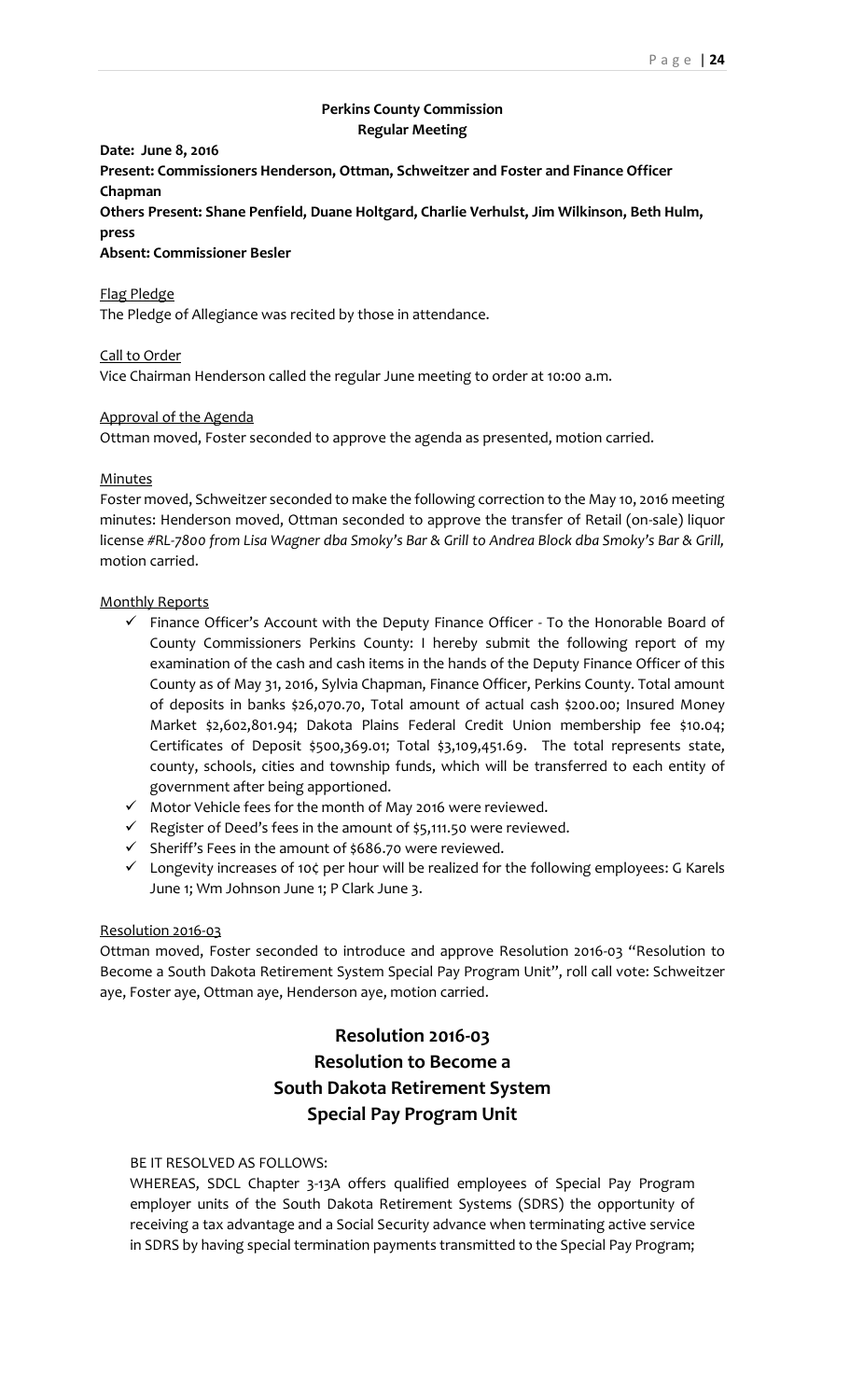WHEREAS, SDCL Chapter 3-13A offers such qualified members' employers a corresponding Social Security advantage;

WHEREAS Perkins County agrees to transmit all special pay data by electronic media and understands that reporting final compensation data electronically is a condition which must be met in order to participate;

WHEREAS Perkins County understands and agrees to the following points:

- Only special, lump-sum payments made to an employee at the time of the employee's termination are transmitted to the Special Pay Program;
- Only terminated employees who qualify pursuant to SDCL 3-13-A-2(8) to have such special pay transmitted to the Special Pay Program will participate;
- If the employee qualifies, transmission of such special pay to the Special Pay Program is mandatory; and
- Perkins County shall pay to SDRS an initial, onetime fee per participant, based on an established flat fee.

NOW, THEREFORE BE IT RESOLVED, THAT Perkins County shall become a Special Pay Program Unit of the South Dakota Retirement System with an effective date of July 1, 2016 under the terms and conditions of SDCL Chapter 3-13A.

BE IT FURTHER RESOLVED that a copy of this RESOLUTION shall be transmitted to SDRS as soon as possible after adoption.

## Resolution 2016-04

Schweitzer moved, Foster seconded to introduce and approve Resolution 2016-4 "Plat of Tract 1 Drews Addition to Perkins County", roll call vote: Foster aye, Ottman aye, Schweitzer aye, Henderson aye, motion carried.

# **Resolution 2016-4 Plat of Tract 1 Drews Addition to Perkins County Section 27, T21N, R12E, B.H.M. Perkins County, South Dakota**

Be it resolved by the Perkins County Board of Commission that the Plat of Tract 1, Drews Addition To Perkins County, South Dakota, as located in the S1/2 SW1/4, Section 27, T21N, R12E, B.H.M., Perkins County, South Dakota, having been examined, is hereby approved in accordance with the provisions of the South Dakota Compiled Law, Chapter 11-3, and any amendments thereof.

## Resolution 2016-05

Foster moved, Ottman seconded to introduce and approve Resolution 2016-5 "Plat of Lots 10 – 18 of the Johnson Addition to Perkins County", roll call vote: Ottman aye, Schweitzer aye, Foster aye, Henderson aye, motion carried.

**Resolution 2016-5 Plat of Lots 10 – 18 of the Johnson Addition to Perkins County Relocating the 20' Access Easement to the West Side of Lots 10 – 18 as located in the NENE of Section 33 – Township 21 North – Range 15 East B.H.M. Perkins County, South Dakota**

Be it resolved by the County Planning Commission of Perkins County, South Dakota, Plat of Lots 10 - 18 of the Johnson Addition to Perkins County, South Dakota, as located in the NENE of Section 33 – Township 21 North – Range 15 East B.H.M., Perkins County, South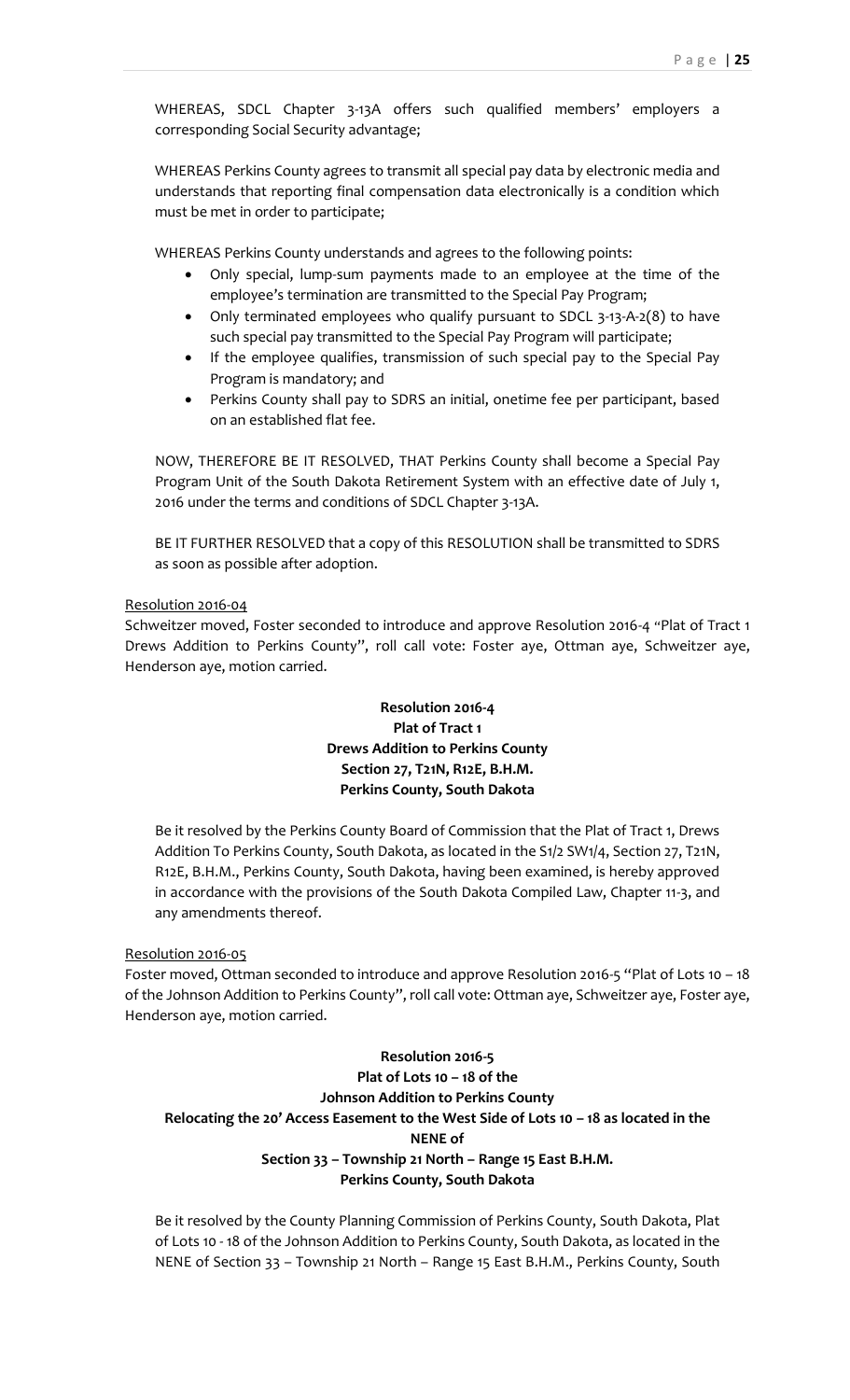Dakota, having been examined, is hereby approved in accordance with the provisions of the South Dakota Compiled Law, Chapter 11-3, and any amendments thereof.

## Highway Superintendent Holtgard

- $\checkmark$  The Monthly Project and Maintenance Report was reviewed.
- $\checkmark$  Holtgard requested a decision concerning the grant application options which were presented to the Commission for their review. They include: 1)10 miles of improvement on the Prairie City Road; 2)1 mile on Theatre Road; 3) Low Water Crossing (North Fork Grand River). Holtgard will make application for all three grant types for Perkins County.
- $\checkmark$  Discussion was held on the need for repairs on Bridge #190-443 over Antelope Creek on the Bixby Road and Bridge #204-538 over Cabin Creek on the Bixby Rd. In order to qualify for future grant dollars from the State Road & Bridge Grant Fund, Perkins County must address their current bridge repairs. Holtgard received three quotes for the repair of the bridges as follows:
	- o Bridge #190-443 over Antelope Creek on Bixby Road
		- BL Contracting \$48,336.82
		- C&C Construction \$41,320.00
		- Miller Construction \$40,188.00
	- o Bridge #204-538 over Cabin Creek Bridge on Bixby Road
		- **BL Contracting \$13,877.58**
		- C & C Construction \$45,680.00
		- **Miller Construction \$26,100.00**

Bridge #190-443: BL Contracting was the only contractor who addressed the wash out on the NW corner of the bridge. Foster moved, Ottman seconded to accept the quote from BL Contracting in the amount of \$48,336.82 on Bridge #190-443 over Antelope Creek on the Bixby Road, motion carried.

Bridge #204-538: Schweitzer moved, Ottman seconded to accept the quote from BL Contracting in the amount of \$13,877.58 on BL Contracting on Bridge #204-538 over Cabin Creek on the Bixby Road, motion carried.

Liquor Hearing

- $\checkmark$  Ottman moved, Schweitzer seconded to approve the renewal of the Malt Beverage License RB-19071 for Wirehair LLC, dba Summerville Store Malt Beverage, motion carried.
- $\checkmark$  Schweitzer moved Foster seconded to approve the Off-Sale Malt Beverage License Application for Andrea Block, dba Smoky's Bar & Grill, motion carried.
- $\checkmark$  Foster moved, Schweitzer seconded to approve the 3-day special event license for Boss Cowman Rodeo Committee on July 8-9-10, 2016, motion carried.
- $\checkmark$  Schweitzer moved, Foster seconded to approve the 1-day special event license for Lemmon Chamber of Commerce Aaron Tippin Concert on July 7, 2016, motion carried.

#### 2007 Ford Crown Victoria

Ottman moved, Foster seconded to open the lone bid on the 2007 Ford Crown Victoria, motion carried. The lone bid was received from John Buer in the amount of \$2,500.00. Schweitzer moved, Foster seconded to accept the lone bid from John Buer in the amount of \$2,500.00, motion carried.

# 2017 WIC Contract

Foster moved, Schweitzer seconded to approve the 2017 WIC contract and to authorize Vice Chairman Wayne Henderson as signatory, motion carried.

#### Health Nurses Office Sublease

Foster moved, Ottman seconded to authorize State's Attorney Penfield to draw up a sublease agreement between the Health Nurse's Office at Horizon Health Clinic in Bison and Three Rivers Mental Health, Lemmon, SD for \$100 per month, motion carried.

#### Special Meeting Set

Schweitzer moved, Ottman seconded to set Monday, June 13, 2016 at 3:00 p.m. for a Special Commission meeting, motion carried.